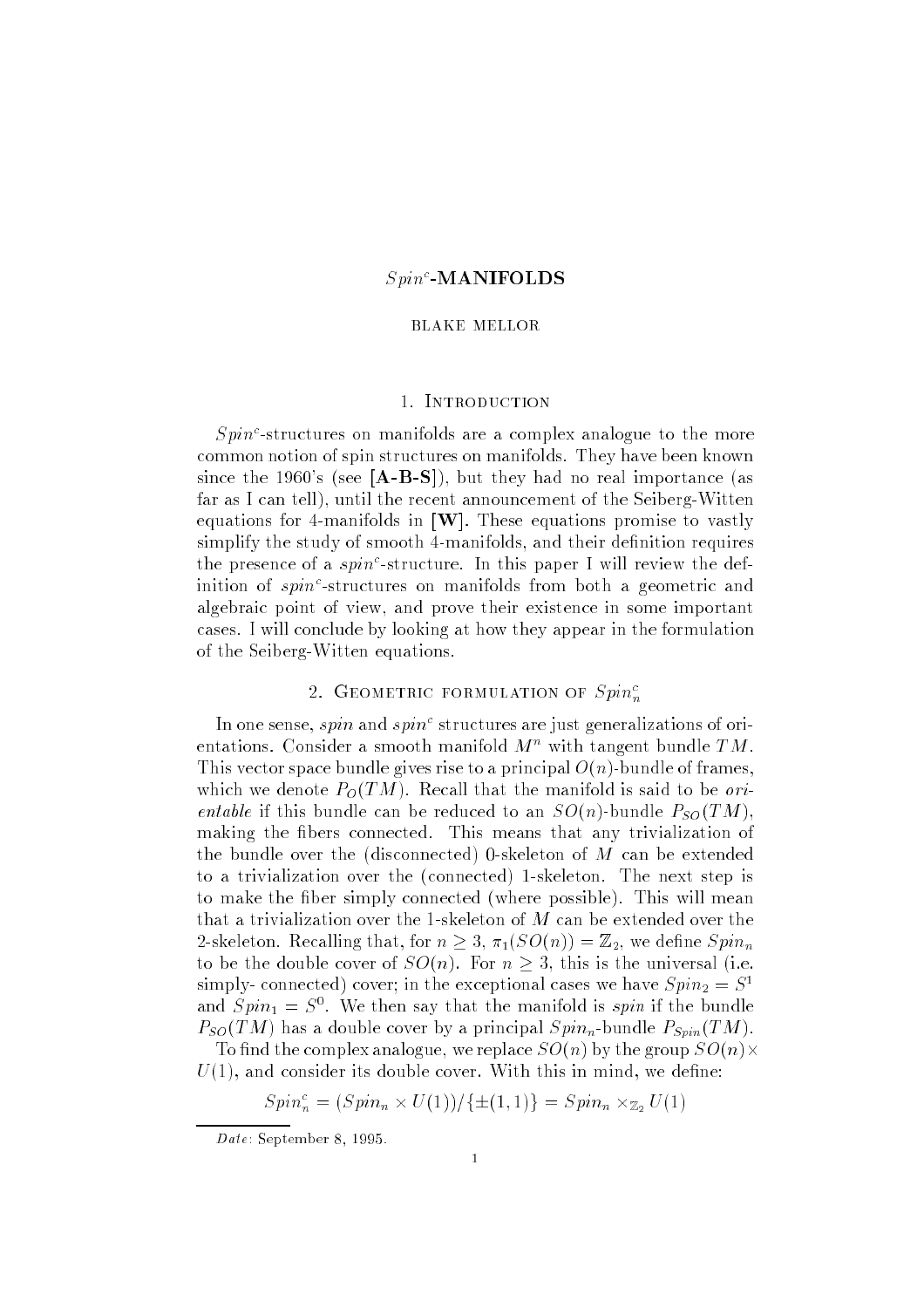This is the desired double cover of SO(n) - U(1) via the map  $\mu$  1-1) - $[p(A), \lambda^*]$ , where p is the double cover of  $SO(n)$  by  $Spin_n$ . Finally, we define M to be spin<sup>c</sup> if given the bundle  $P_{SO}(TM)$ , there are principal bundles  $P_{U(1)}(TM)$  and  $P_{Spin^c}(TM)$  with a spin<sup>c</sup>-equivariant bundle map:

$$
\xi: P_{Spin^c}(TM) \longrightarrow P_{SO}(TM) \times P_{U(1)}(TM).
$$

This definition of  $Spin<sub>n</sub><sup>c</sup>$  leads to a very nice geometric criterion for the existence of a spin<sup>c</sup>-structure ([**K2**]). Since  $U(1) = SO(2)$ , there is a natural map Society which extends (via White-Society and Society and Society and Society and Society and Soci sum) to a map of bundles. We can define  $Spin_n^c$  as the pullback by this map of the covering map  $Spin_{n+2} \to SO(n+2)$ :

$$
Spin_n^c \longrightarrow Spin_{n+2}
$$
  
\n
$$
\downarrow \qquad \qquad \downarrow
$$
  
\n
$$
SO(n) \times U(1) \longrightarrow SO(n+2)
$$

Therefore, a spin<sup>c</sup>-structure on TM consists of a complex line bundle L and a spin-structure on  $TM \oplus L$ . We can restate this as:

**Theorem 1.** A manifold M is spin<sup>c</sup> (i.e. TM has a spin<sup>c</sup>-structure) , there is a complex line building a complex line bund a complex  $\mathcal{L}_\mathcal{D}$ spin-structure.

So M is spin<sup>c</sup> if the obstruction to extending a trivialization of the tangent bundle over the 2-skeleton can be removed by adding a complex line bundle.

## 3. EXAMPLES OF  $Spin^c\text{-}{\bf MANFOLDS}$

We start with examples of manifolds which have canonical  $Spin<sup>c</sup>$ structures.

**Theorem 2.** If M is a spin manifold, then M has a canonical spin<sup>c</sup>structure.

**PROOF:** We simply extend the spin structure by taking the fiber product with the trivial  $U(1)$ -bundle  $U_1$ , letting

$$
P_{Spin^c}(TM) = P_{Spin}(TM) \times_{M,\mathbb{Z}_2} U_1.\square
$$

**Theorem 3.** If M has an almost complex structure, then M has a canonical spin<sup>c</sup>-structure.

**PROOF:** Let  $j: U(k) \rightarrow SO(2k)$  denote the natural homomorphism. Then we can dene a homomorphism g : U(k) ! SO(2k) - U(1) by  $g(A) = (j(A), det(A))$ . Although j does not lift to  $Spin_{2k}$ , g does lift to  $Spin_{2k}^c$ . Denote this lift  $\gamma$ . An almost complex structure on  $M$ means  $TM$  can be viewed as a complex vector bundle, and so M has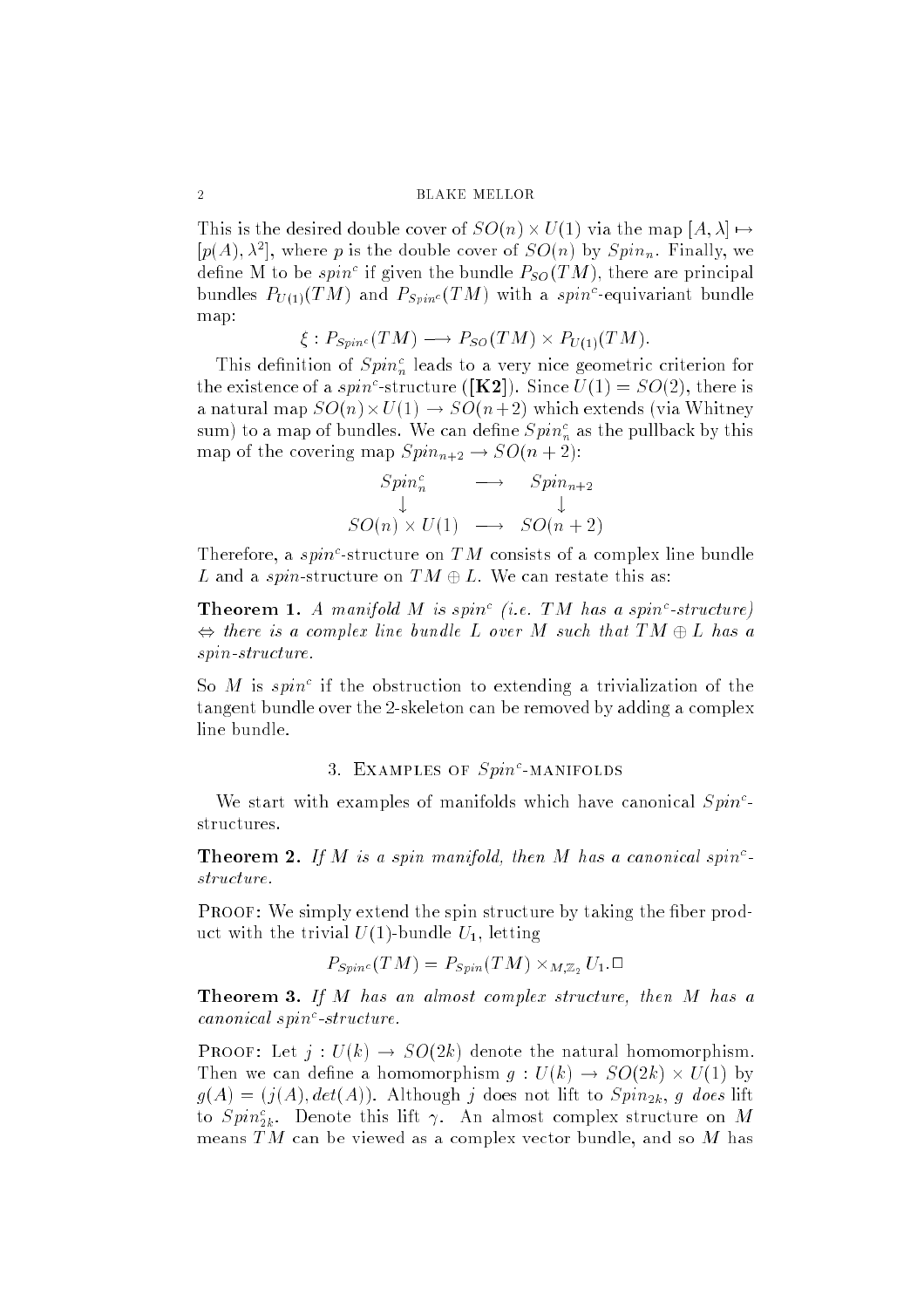#### $S_{\textit{min}}$ <sup>c</sup>-MANIFOLDS 3

an unitary frame bundle  $P_{U(n)}(TM)$ . We now construct the desired  $Spin<sup>c</sup>$  bundle as an associated bundle:

$$
P_{Spin^c}(TM) = P_{U(n)}(TM) \times_\gamma Spin^c_{2k}.\ \Box
$$

In fact, we can give another, more algebraic, general criterion for whether a manifold has a  $Spin<sup>c</sup>$ -structure:

**Theorem 4.** An orientable manifold M can be given a  $Spin^c\text{-}structure$ , the second Stiefel-Whitney class w2(M) is the mod 2 reduction of an integral class.

**PROOF:** Recall that a manifold M has a spin-structure  $\Leftrightarrow$  the second Stiefel-Whitney class  $w_2(M)$  is 0 (see [L-M] and [K2]). So we apply our geometric criterion from the last section, which says that  $M$  can be given a spin<sup>c</sup>-structure  $\Leftrightarrow$  there is a complex line bundle L such that  $TM \oplus L$  is spin, which means  $w_2(TM \oplus L)$  is 0. But, since the Stiefel-Whitney classes are stable, we have:

$$
w_2(TM\oplus L)=w_2(TM)+w_2(L)+w_1(TM)w_1(L)=0
$$

Both these bundles are orientable, so the first Stiefel-Whitney classes are both 0, which means  $w_2(TM) + w_2(L) = 0$ . Since these are mod 2 classes,  $w_2(TM) = w_2(L)$ .  $w_2(L)$  has an integral lift, the first Chern class of the line bundle, so  $w_2(TM) = w_2(M)$  also has an integral lift, which proves the theorem in one direction. To go the other way, we can follow the same argument backwards, since if  $w_2(TM)$  lifts to an integral class  $e$ , we can always find a complex line bundle with first Chern class e, which will be the line bundle we need for our  $spin<sup>c</sup>$ -structure.  $\Box$ 

In particular, by  $[M]$ , this means that any orientable four manifold can be given a  $Spin^c$ -structure, which will be crucial to the formulation of the Seiberg-Witten equations.

## 4. CLASSIFICATION OF  $spin^c\text{-}STRUCTURES$  of a manifold

We will classify  $spin<sup>c</sup>$ -structures by using classifying spaces, an important tool from algebraic topology. Our discussion here follows [?]. We start with a basic definition:

DEFINITION: A *classifying space* for a group G is a CW-complex  $BG$ and principal G-bundle  $EG$  over  $BG$  such that given any space X and a principal G-bundle E over X, there is a map  $f: X \to BG$  such that  $E = I \cup U$ .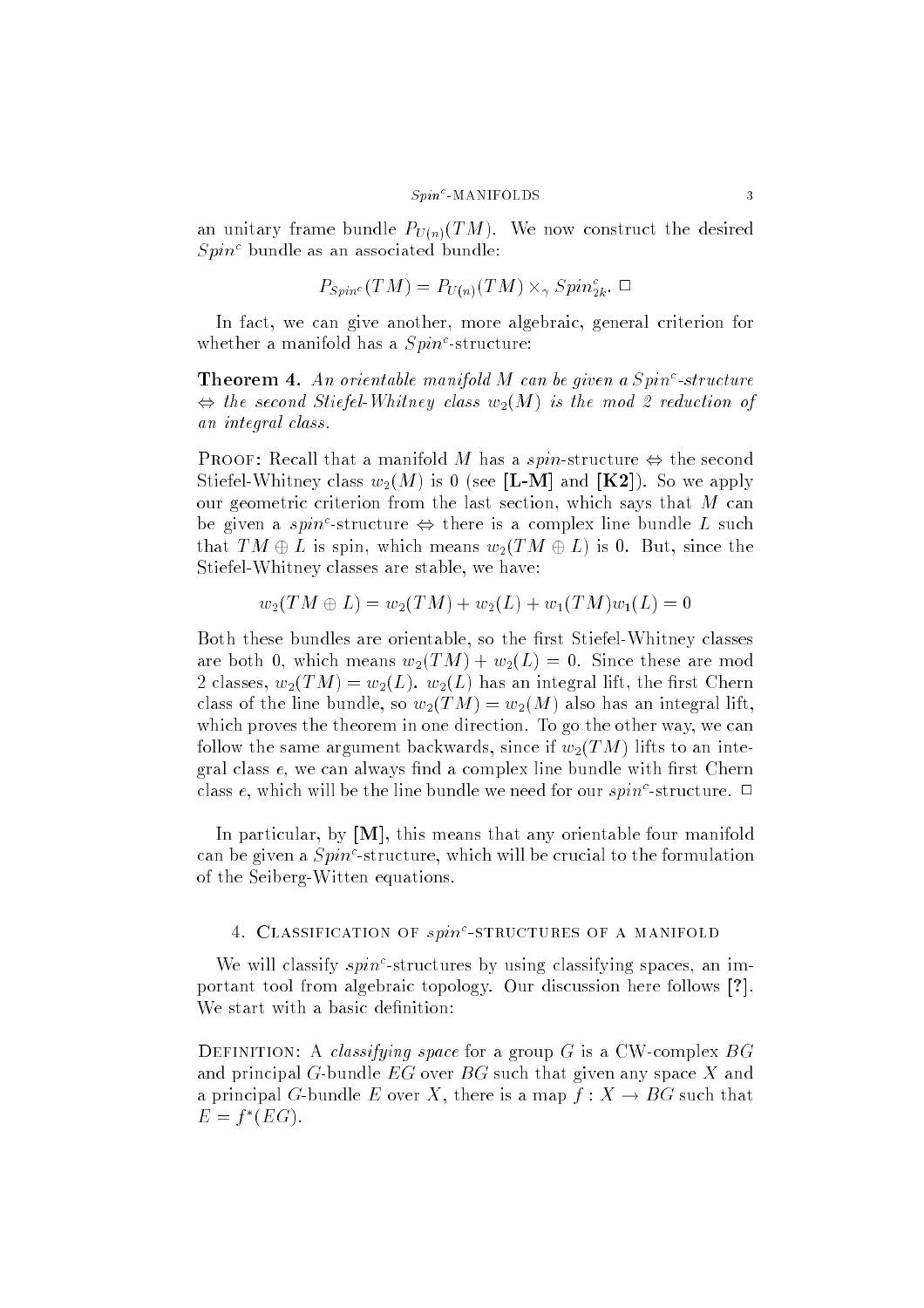It is not hard to show that  $BG$  is unique up to homotopy equivalence. From our definition and discussion of  $Spin<sub>n</sub><sup>c</sup>$  we have the following commutative diagram of groups, with rows and columns exact:

$$
\mathbb{Z}_2 \quad \subset \quad U(1) \quad \to \quad \quad U(1) \n\mathbb{Z}_2 \quad \subset \quad Spin_n^c \quad \to \quad SO(n) \times U(1) \n\downarrow \qquad \qquad SO(n) \quad = \quad \quad SO(n)
$$

This diagram induces a similar commutative diagram of classifying spaces (by, for example, Milgram's construction of the classifying space in  $[{\bf P}]$ ). Therefore, we can view  $BSpin_n^c$  as a bundle over  $BSO(n)$  with fiber  $BU(1)$ .

Now we view the tangent bundle of a manifold M as a map  $\eta : M \to$  $BSO(n)$ . A spin<sup>c</sup>-structure on the tangent bundle is then a lift of this map to  $BSpin_n^c$ , giving a commutative diagram:

$$
BU(1) \rightarrow BSpin_n^c
$$
  

$$
\nearrow \quad \downarrow
$$
  

$$
M \quad \xrightarrow{\eta} \quad BSO(n)
$$

**Theorem 5.** The set of lifts of  $\eta$  is in bijective correspondence with  $[M,BU(1)].$ 

**PROOF:** Let  $h_p$  denote the homeomorphism from  $BU(1)$  to the fiber of  $BSpin_n^c$  over the point  $p \in BSO(n)$ . Given a map  $\lambda \in [M, BU(1)],$ define the lift  $\eta_{\lambda}$  by  $\eta_{\lambda}(x) = h_{\eta(x)} \circ \lambda(x)$ . This is clearly an injective map from  $[M, BU(1)]$  into the set of lifts; it is also surjective, since two different lifts will have to disagree on at least one fiber.  $\Box$ 

Since  $[M, BU(1)]$  is just the set of complex line bundles over M, which are classified by their first Chern class, the theorem implies that the set of lifts (and hence the *spin*<sup>c</sup>-structures on M) is in correspondence with the second cohomology group  $H^-(M;\mathbb{Z})$ . (Alternatively, we note from  $[P]$  that  $BU(1) = BS^1 = \mathbb{CP}^{\infty}$ . Since  $\mathbb{CP}^{\infty} = K(\mathbb{Z}, 2)$ , the Eilenberg-Maciane space, this means  $|M, BU(1)| = |M, K(Z, Z)| = H^2(M; Z)$ , by [K1].) We can combine this group structure with the correspondence to define a simply transitive group action of  $|M, BU(1)| = H^-(M; \mathbb{Z})$ on the set of lifts:

$$
\gamma \cdot \eta_{\lambda} = \eta_{\gamma \cdot \lambda}
$$

$$
\gamma, \lambda \in H^2(M; \mathbb{Z})
$$

We also want to consider our geometric criterion identifying a  $spin<sup>c</sup>$ structure on M with a complex line bundle L over M and a spinstructure on  $TM \oplus L$ . The first question is whether the spin<sup>c</sup>-structure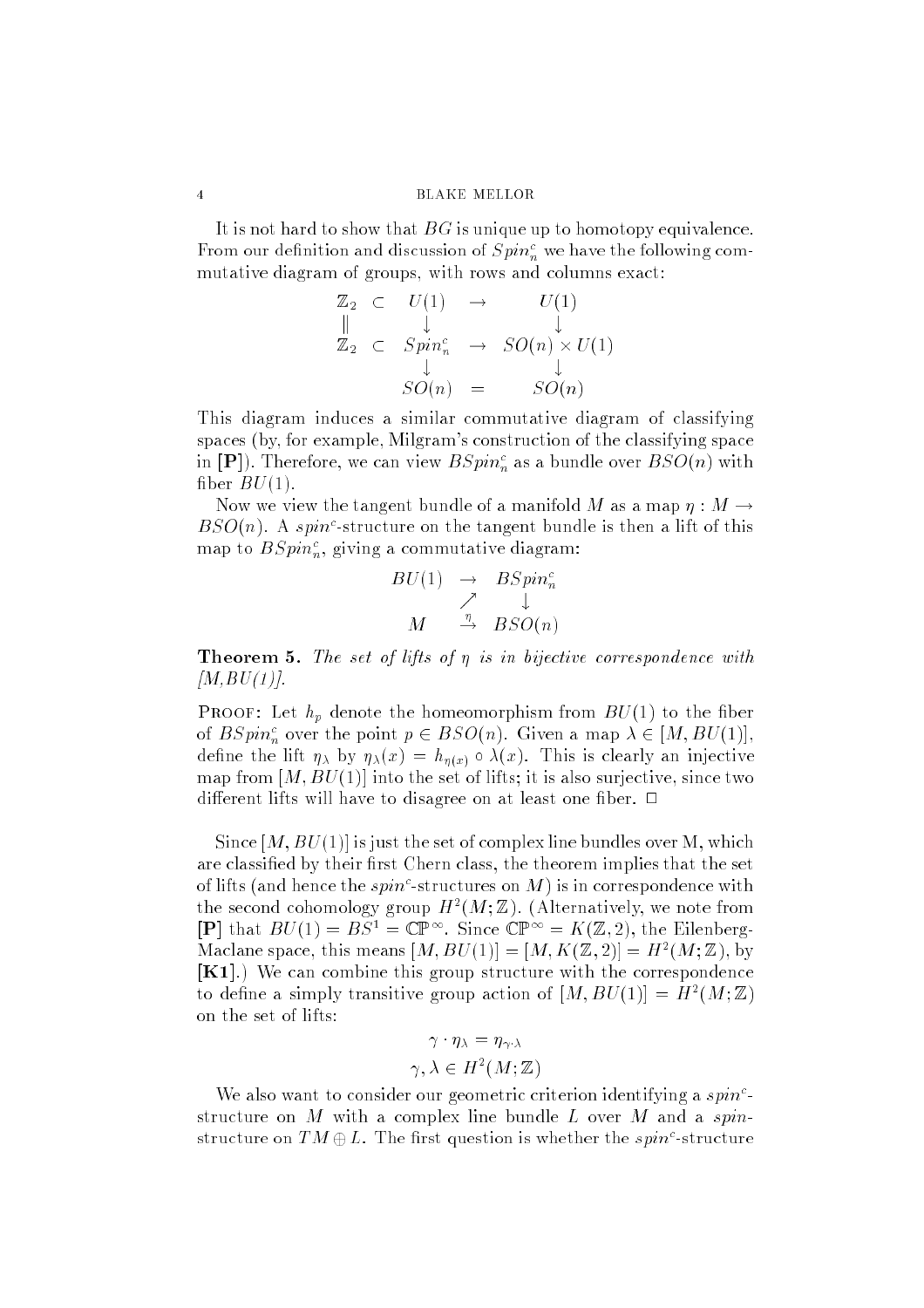determines the complex line bundle in this description. The answer is "Yes." From the commutative diagram of groups drawn above, we can induce the following commutative diagram:



where the map  $\mu : M \to BSpin_n^c$  is a lift of the map  $\eta : M \to BSO(n)$ , and the maps on the right-hand side of the diagram are projections induced from our commutative diagram of groups. So the lift  $\mu$  of  $\eta$ canonically gives us a lift pr : M ! B(SO(n) - U(1)). This lift is the complex line bundle desired.

We can also ask the question in reverse: does the complex line bundle determine the  $spin^c$ -structure? Here, the answer is unsurprisingly "No." Recall from the proof of Theorem 4 in Section 3 that we must have  $w_2(TM) = w_2(L) = c_1(L) \text{ mod } 2$ . Hence there are strictly less than  $\vert H^-(M; \mathbb{Z}) \vert$  possible line bundles, so these cannot determine the  $|H^2(M;\mathbb{Z})|$  spin<sup>c</sup>-structures in a one-to-one fashion. The question now becomes: given a complex line bundle, how many different  $spin<sup>c</sup>$ . structures are associated with that bundle?

As a first approximation, we compute the number of  $spin-structures$ on  $TM \oplus L$ . As above, the spin-structures on  $TM \oplus L$  correspond to lifts of a map  $\eta : M \to BSO(n+2)$  to  $BSpin_{n+2}$ , so we have a diagram:

$$
B\mathbb{Z}_2 \rightarrow BSpin_{n+2}
$$
  

$$
\nearrow \qquad \downarrow
$$
  

$$
M \xrightarrow{\eta} BSO(n+2)
$$

Exactly as in the previous theorem, we find that the set of lifts is in bijective correspondence with  $[M, B\mathbb{Z}_2]$ . [P] proves that  $B\mathbb{Z}_2 = \mathbb{RP}^{\infty}$ . But  $\mathbb{R}^n$  is just the Ellenberg-Maclane space  $\Lambda(\mathbb{Z}_2,1)$ , so we have  $|M, B\mathbb{Z}_2| = |M, K(\mathbb{Z}_2, 1)| = H^*(M; \mathbb{Z}_2)$  (the last equality is proved in  $[K1]$ . Therefore, the set of spin-structures on  $TM \oplus L$  corresponds to  $H^-(M; \mathbb{Z}_2)$ .

While each of these  $spin$ -structures pulls back to a different lift from  $B(SO(n)\times U(1))$  to  $BSpin_n^c$ , they are not all different when considered as lifts from  $BSO(n)$  to  $BSpin_n^c$ . We will not completely answer the question of when they are or are not different, but we will show:

**Theorem 6.** Two lifts which differ by the action of an element in  $H^1(M; \mathbb{Z}_2)$  which comes from  $H^1(M; \mathbb{Z})$  give the same spin<sup>c</sup>-structure, assuming the complex line bundles are the same.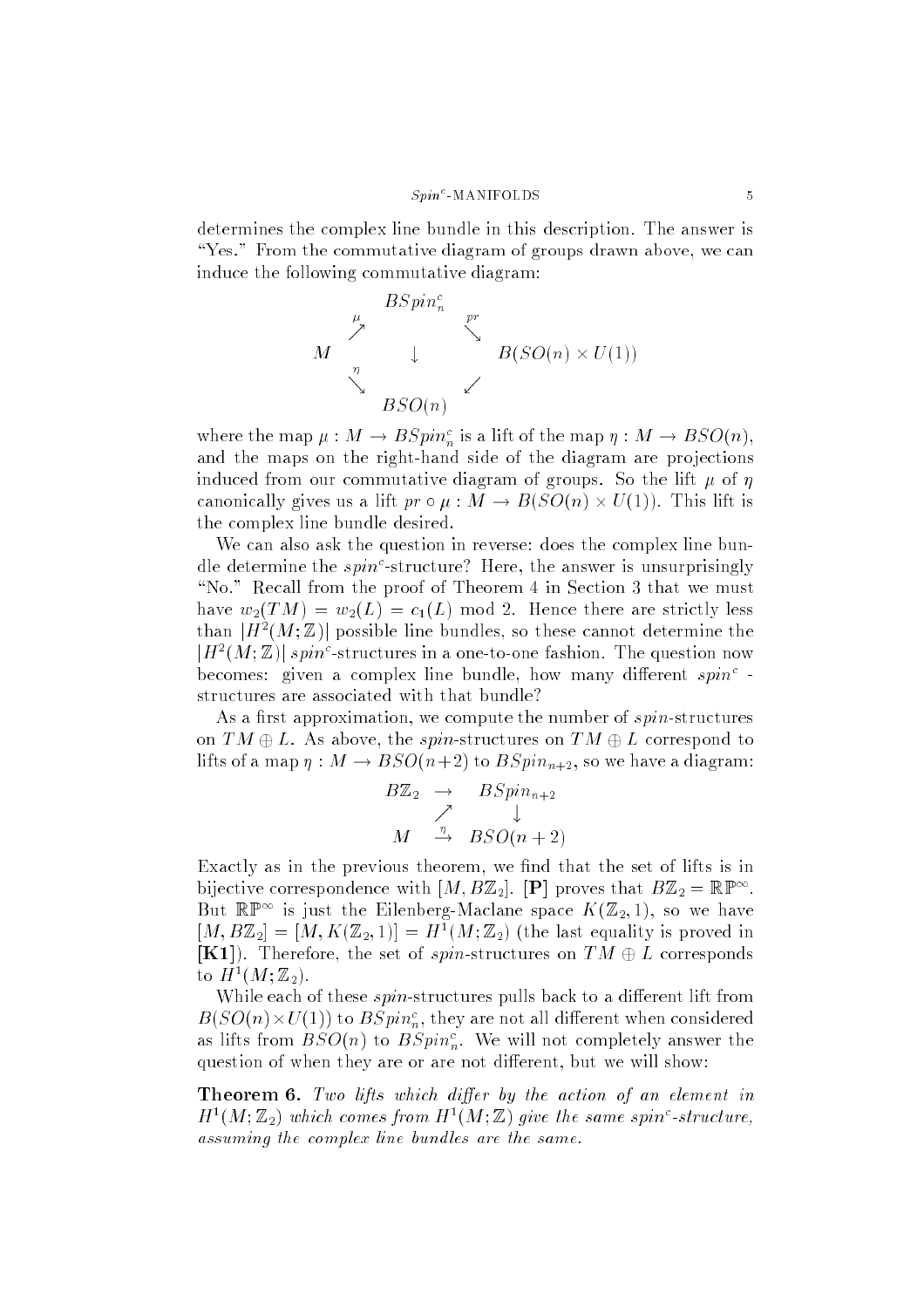**PROOF:** As above, we have that  $H^-(M;\mathbb{Z}) = |M, K(\mathbb{Z},1)| = |M, S'|$ . It will clearly suffice to show that a lift corresponding to an element in  $H^1(M; \mathbb{Z}_2)$  which comes from  $H^1(M; \mathbb{Z})$  gives the same spin<sup>c</sup>-structure as the lift corresponding to the 0 element. Such a lift would ractor through  $S^1$  in each liber; i.e. the image of the lift in each liber  $B\mathbb{Z}_2 = \mathbb{RF}^\infty$  lies in the canonical copy of S1 embedded in  $\mathbb{RF}^\infty$  as  $\mathbb{RF}$ . However, when we view  $BSpin_n^c$  as a bundle over  $BSO(n)$ , the fiber is  $B_U(1) = \cup \mathbb{P}$ . Which is simply-connected. Therefore the copies of S<sup>-1</sup> can all be homotoped to a point in these bers (simultaneously, since the homotopy is the same in each ber), which means the lift is the same as the 0-lift.  $\Box$ 

Hence, the number of  $spin^c$ -structures on M associated with each complex line bundle over  $M$  is at most

 $|H^-(M;\mathbb{Z}_2)$ modulothoseelementscomingfrom $H^-(M;\mathbb{Z})|$ .

# 5. A DESCRIPTION OF  $Spin_n^c$  via Clifford modules

In this section I will give a much more algebraic formulation of the groups  $Spin_n$  and  $Spin_n^c$ . This formulation will give us information about the structure of these groups which is very useful in studying vector bundles. However, before diving into a sea of algebra, I will try to give some geometrical motivation, following  $K2$ .

Recall that an element of the orthogonal group  $O(n)$  can always be written as a product of reflections  $\rho_i$  across hyperplanes through the origin. Each such reflection is determined by a unit normal  $v_i$  to the hyperplane; note that  $v_i$  and  $-v_i$  determine the same reflection. So we can write an element of  $O(n)$  as a "product"  $[v_1 \cdot v_2 \cdot \cdot \cdot \cdot v_k]$ , where each equivalence class contains a product and its negative, and  $0 \leq k \leq n$ . Then the double cover of  $O(n)$  is just the group of signed products, which is called  $Pin_n$  (a play on  $SO(n)$  and  $Spin_n$  which stuck). We will define the *Clifford algebra*  $C \ell_n$  so that it contains  $Pin_n$  in a natural way.

DEFINITION: Given a real vector space V with an inner product  $Q$ . the Clifford algebra  $C\ell(V, Q)$  is the quotient algebra  $\mathcal{T}(V)/\mathcal{I}(V)$ , where  $\mathcal{T}(V)$  is the tensor algebra  $\otimes V$ , and  $\mathcal{I}(V)$  is the ideal generated by elements of the form visit of the form value of  $\alpha$ 

To increase the resemblance to our geometric motivation (and to make things easier to write) we will usually write products as vw rather than v w. The relation given in the denition can be rewritten as  $vw+wv = 2Q(v, w)$ . These relations have a particularly nice form when we consider an orthonormal basis  $\{e_1, \ldots, e_n\}$  for V, and assume that Q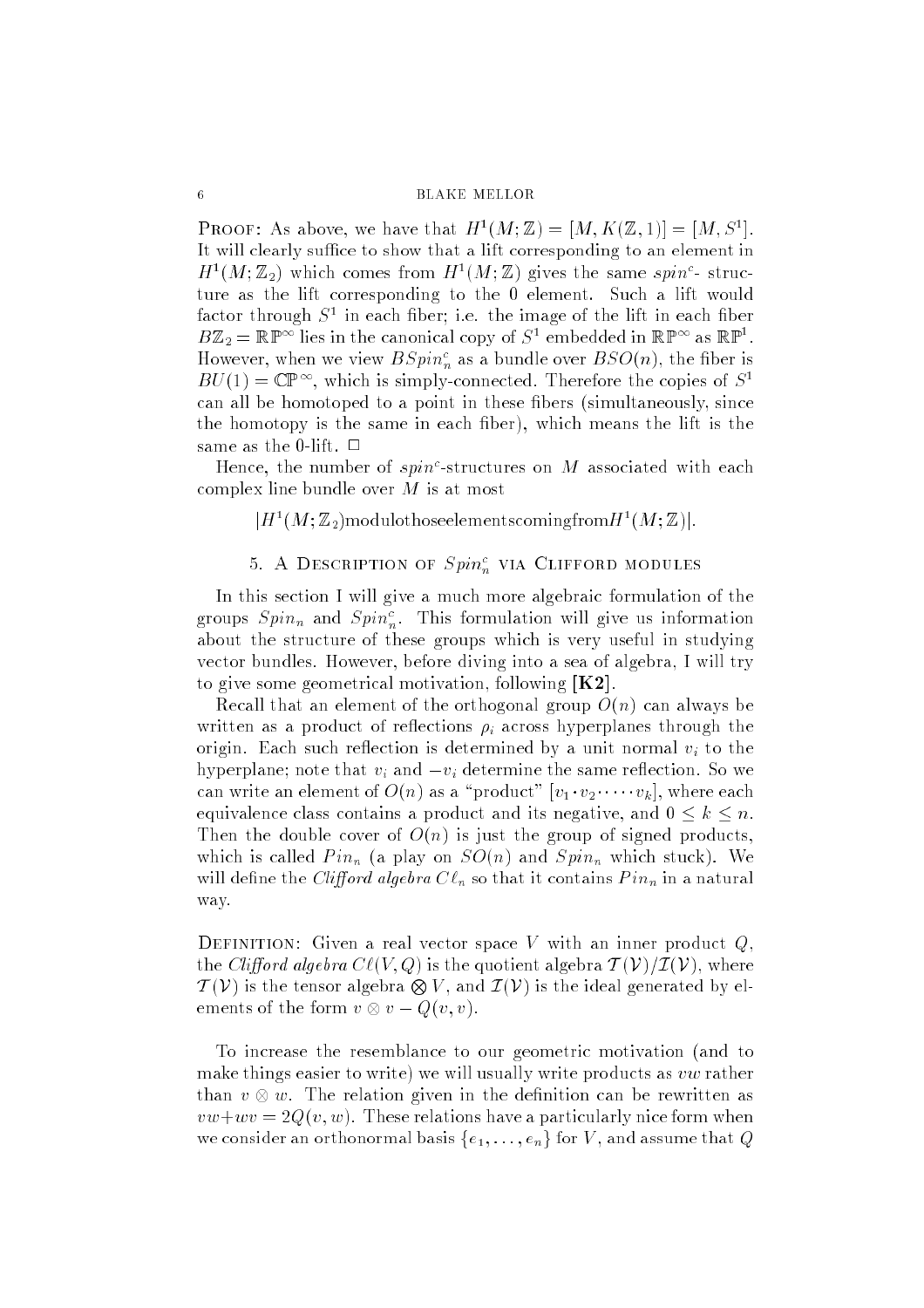#### $S_{\bm{n}\bm{i}\bm{n}}$ <sup>c</sup>-MANIFOLDS 7

is positive definite. Then we have that  $e_i e_j = -e_i e_i$  and  $e_i e_i = 1$ . From these, we can see that a basis for  $\cup \ell(v, Q)$  is  $\{ef = e_{i_1} \dots e_{i_k}$  where  $i_1 \leq$  $i_2 < \cdots < i_k$ , and  $0 \leq k \leq n$  (when  $k = 0$  we get the identity  $1 = e_{\emptyset}$ ). Therefore, the dimension of  $C\ell(V, Q)$  is  $2^n$ , where n is the dimension of  $V$ .

 $\mathcal{C} \ell(V, Q)$  has a natural  $\mathbb{Z}_2$ -grading  $\mathcal{C} \ell(V, Q) = \mathcal{C} \ell^*(V, Q) \oplus \mathcal{C} \ell^*(V, Q)$ where the first term is generated by products of an even number of elements of  $V$ , and the second is generated by products of an odd number of elements of  $V$ . We consider the multiplicative group of units in the Clifford algebra, denoted  $U\ell^\smallfrown(V,Q)$ . This group has a natural representation in the Clifford algebra, called the  $adjoint$  representation:

$$
Ad: C\ell^{\times}(V, Q) \longrightarrow Aut(C\ell(V, Q))
$$

$$
Ad(\varphi)(x) = \varphi x \varphi^{-1}
$$

If  $v \in V$  with  $Q(v, v) \neq 0$ , then v is a unit  $(v^{-1} = -v/Q(v, v))$ , and  $Ad(v)$  preserves the inner product  $(Q(Ad(v)(w), Ad(v)(w))) = Q(w, w));$ so Ad restricts to a representation of  $P(V,Q) = \{v \in V \text{ s.t. } Q(v,v) \neq$ 0} in  $O(V,Q) = \{\lambda \in GL(V) \text{ preserving } Q\}$ . Now we define:  $Pin(V, Q) \subset P(V, Q)$  is the subgroup generated by  $v \in V$  with  $Q(v, v) = \pm 1$ 

 $\text{D} \text{p} \text{m}(V, Q) = \text{P} \text{m}(V, Q) \sqcup \text{C} \ell^2(V, Q)$ 

We can show that these groups (for a real vector space) are double covers of  $O(V, Q)$  and  $SO(V, Q)$  respectively, so this agrees with our geometric definition of the spin groups.

We are particularly interested in the case when  $V = \mathbb{R}^n$ , and Q is the usual positive definite inner product (dot product). Then we define  $C \ell_n = C\ell(V, Q), Spin_n = Spin(V, Q),$  etc. We now define the groups  $Spin_n^c$  as before:

$$
Spin_n^c = Spin_n \times_{\mathbb{Z}_2} U(1)
$$

We associate with  $Cl_n$  a volume element  $\omega = e_1e_2 \cdots e_n$ , where  $\{e_1, \ldots, e_n\}$ is an orthonormal basis for  $\mathbb{R}^n$  (with a given orientation).  $\omega$  is independent of the choice of this basis (in  $C \ell_n$ ), and we have the relation:

$$
\omega^2 = (-1)^{n(n+1)/2}
$$

Similarly, we consider the case when  $V$  is a complex vector space and define  ${\mathbb C}\ell_n$  to be  $C\ell_n \otimes {\mathbb C}.$  Notice that  $Spin_n^c \subset {\mathbb C}\ell_n.$  Again, we define a volume element  $\omega_{\mathbb{C}} = i^{[(n+1)/2]} \omega$ . In this case, we find the square of the volume element is always 1.

These volume elements give us useful decompositions of vector spaces which have  $C \ell_n$ - representations.

**DEFINITION:** A  $Cl_n$  – module is a real vector space W together with a representation  $\rho: C\ell_n \to Hom_{\mathbb{R}}(W, W)$ . We often denote  $\rho(\varphi)(w)$  by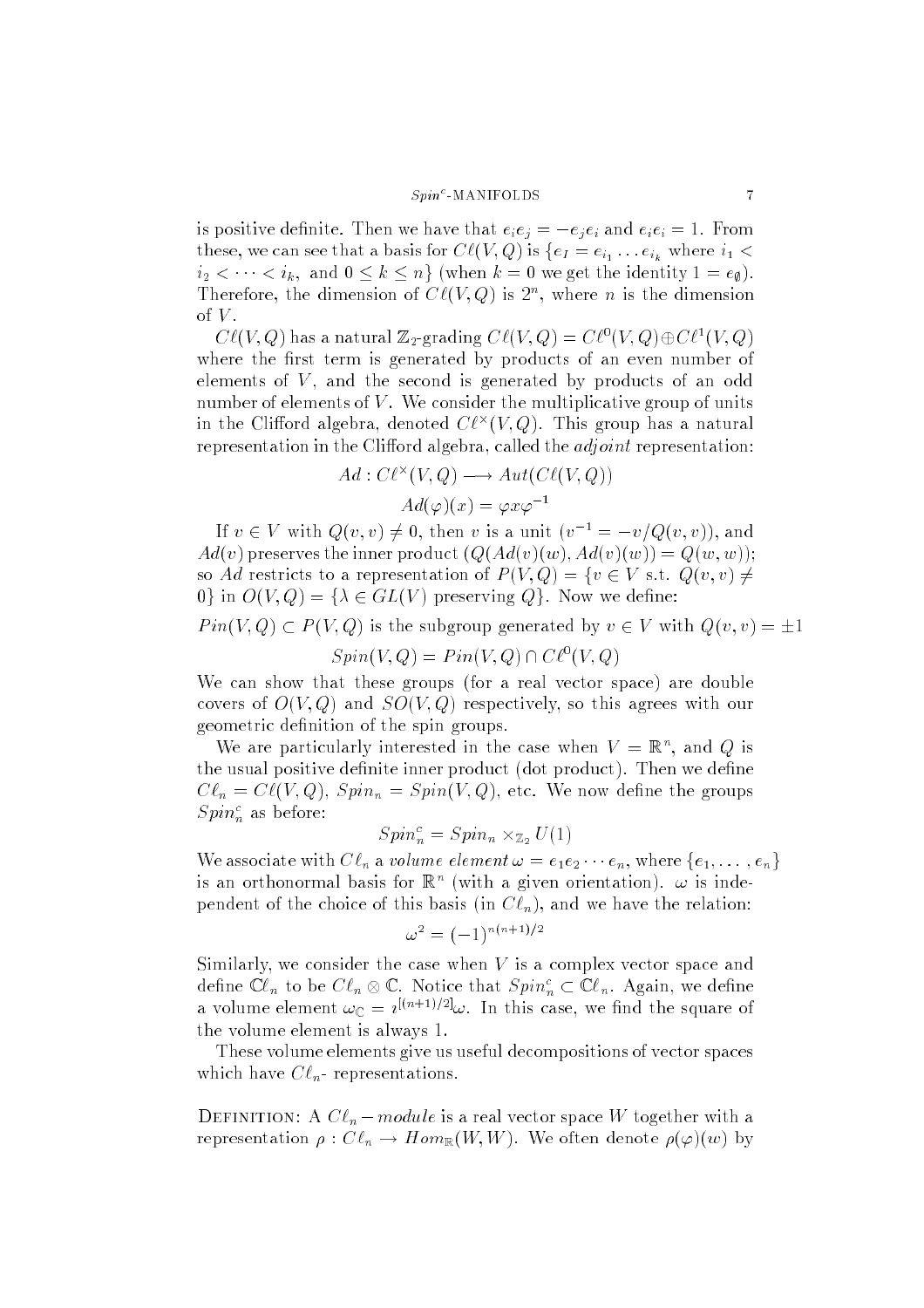$\varphi \cdot w$ , and call this operation *Clifford multiplication*. Similarly, in the complex case we define  $\mathbb{C}\ell_n$ -modules.

If W is a  $C \ell_n$ -module, and  $\omega^2 = 1$ , then we get a decomposition  $W = W + \oplus W$  into the eigenspaces of  $\omega$ , so  $W = \pm 1/2 \pm 1 \pm \omega W$ . In the complex case, the square of the volume element is always 1, so the decomposition always exists.

We say that the representation  $\rho$  is *reducible* if W can be written  $W_1 \oplus W_2$ , where  $\rho(\varphi)(W_i) \subseteq W_i$  for every  $\varphi \in C\ell_n$ . Otherwise, we call the representation *irreducible*. We call two representations  $\rho_i : C \ell_n \to$  $Hom(W_j, W_j)$  equivalent if there is a linear isomorphism  $F: W_1 \to W_2$ such that  $F \circ \rho_1(\varphi) \circ F^{-1} = \rho_2(\varphi)$  for every  $\varphi \in C\ell_n$ . There is a wellunderstood classification of Clifford algebras (see  $[L-M]$ ) which gives us the following fact:

Theorem 7. The number of inequivalent irreducible real representations of  $Cl_n$  is 2 if  $n+1 \equiv 0 \pmod{4}$ , and 1 otherwise. The number of inequivalent irreducible complex representations of  $\mathbb{C}\ell_n$  is 2 if n is odd and 1 if n is even.

Finally, we will introduce one more type of bundle - the spinor bundles of a manifold:

DEFINITION: If the manifold M has a spin structure  $\xi : P_{Spin}(TM) \rightarrow$  $F_{SO}(T_{M})$ , a real spinor bundle is an associated bundle  $_{S}(M_{\odot})\equiv F_{Spin}(T_{M})\times_{\mu}$ W, where W is a left module for  $C \ell_n$  and  $\mu : Spin_n \to SO(W)$ is the representation given by Clifford multiplication by elements of  $Spin_n \subset U_{n}$ . Similarly, we define a *complex spinor bundle*, with *W* a complex fert module for  $\mathcal{C}e_n = \mathcal{C}e_n \otimes \mathcal{C}$ .

We easily generalize this definition to  $spin_c$ -manifolds by defining the spinor bundle  $S(M) \equiv F_{Spin^c}(TM) \times \Delta V$ , where V is a complex  $\cup \ell_n$ module, and  $\Delta : Spin_n^c \to GL(V)$  is the restriction of the  $Cl_n$  representation to  $Spin_n^c\subset C\ell_n\otimes \mathbb{C}.$  If this representation is irreducible, we say that the spinor bundle is *fundamental*. So by the theorem above, there is one fundamental spinor bundle if n is even, and two if n is odd. However, in the odd case the two bundles are equivalent when restricted to  $Spin_n^c$ , so in fact there is always a unique fundamental spinor bundle, which we denote  $S(M)$ . Since we are in the complex case, we can use the volume element  $\omega_{\mathbb{C}}$  to decompose  $S(M)$  into two bundles  $S^{-1}(M) = (1/2)(1 \pm \omega_C)S(M)$ . We will use these bundles in the next section to define the Seiberg-Witten equations.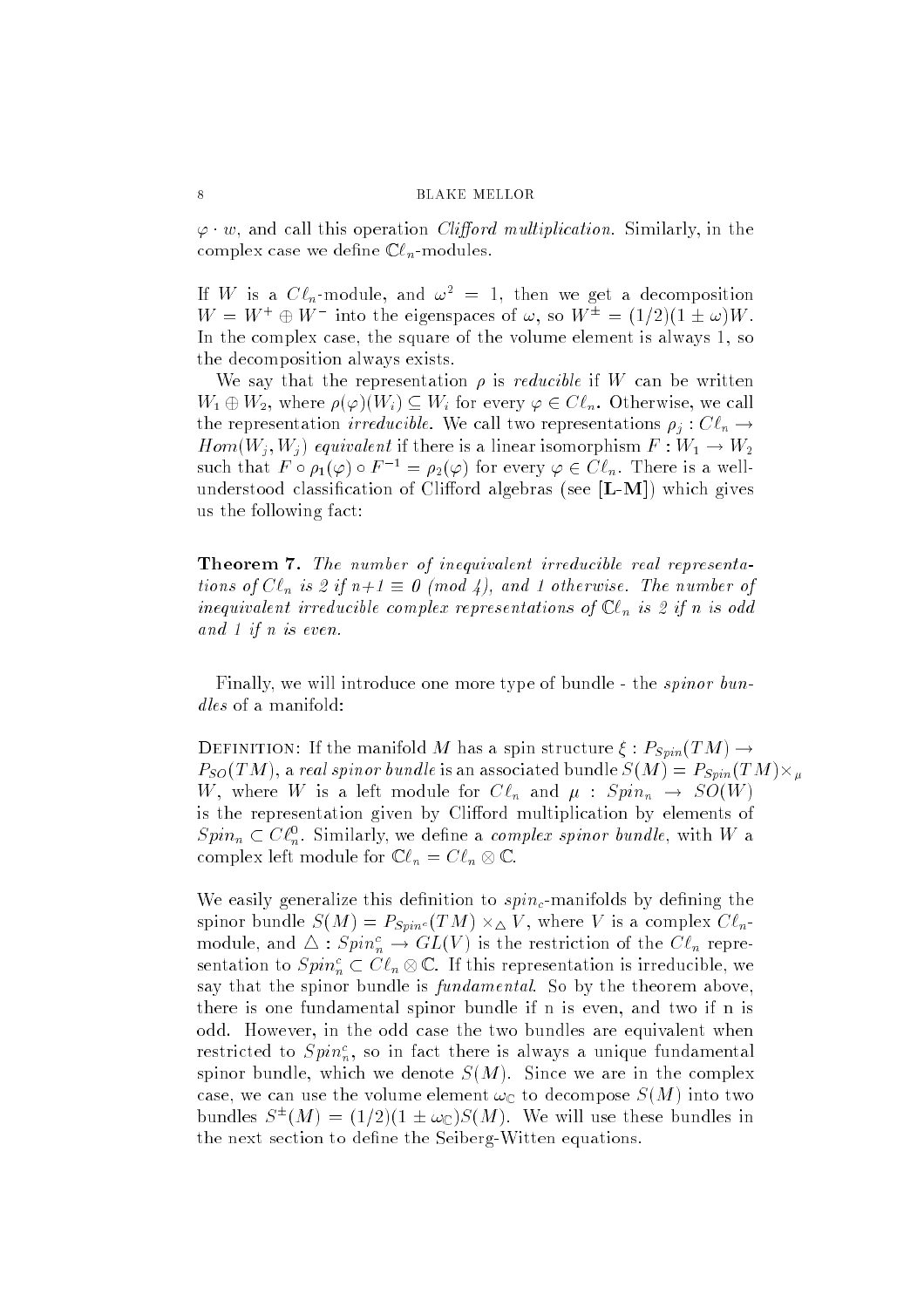#### $S_{\textit{min}}$ <sup>c</sup>-MANIFOLDS 9

# 6. The Seiberg-Witten equations

To define the Seiberg-Witten equations, we specialize to the case of orientable 4-manifolds, following  $[T]$  and  $[A]$ . We know, from section 3, that any orientable 4-manifold has a  $spin<sup>c</sup>$ -structure. We also know, from the classification of Clifford algebras in [L-M], that  $\mathbb{C}\ell_4 = \mathbb{C} (4)$ , the algebra of 4 - 4 complex matrices. The unique irreducible complex representation is the natural representation of this group on  $\mathbb{C}^+$ , so the fundamental spinor bundle  $S(M)$  is a  $\mathbb{C}$ -bundle, which splits (as described in section 4) into two  $\mathbb{C}$  -bundles  $S^+(M)$ . By restricting this representation to the natural copy of  $\mathbb{R}^+$  lying inside  $\mathbb{C}\ell_4$ , Clifford multiplication gives us a map c from the cotangent bundle  $T^-(M)$  into the skew-adjoint endomorphisms of  $S(M) = S^+(M) \oplus S^-(M)$  (skewadjoint because of the relation  $vv = -Q(v, v)$ . c induces the following map by duality:

$$
\sigma: S^+(M) \otimes T^*(M) \to S^-
$$

$$
\sigma(s \otimes v) = p_-(c(v)(s,0))
$$

where  $p_{\perp}$  is the projection  $S(M) \rightarrow S(M)$ .

We will construct the fundamental spinor bundles  $S^+(M)$  explicitly as associated bundles to representations. First, we recall the following Lie group isomorphisms:

$$
Spin_4 = SU(2) \times SU(2)
$$
  

$$
SO(4) = (SU(2) \times SU(2))/\{\pm 1\}
$$
  

$$
Spin_4^c = (SU(2) \times SU(2) \times U(1))/\{\pm 1\}
$$
  
These give us two natural actions of  $SO(4)$  on  $\mathbb{R}^3$ :

$$
\lambda_{\pm}: SO(4) \times \mathbb{R}^3 \longrightarrow \mathbb{R}^3
$$

$$
\lambda_{+}: ([p, q], x) \longmapsto Im(px)
$$

$$
\lambda_{-}: ([p, q], x) \longmapsto Im(qx)
$$

where we are identifying  $SU(2) = S<sup>2</sup>$  with the unit quaternions, and  $\mathbb{R}^+$ with the imaginary quaternions. The associated is bundles to these representations are isomorphic to  $\Lambda_{+}$  (the self-dual two-forms) and  $\Lambda_{-}$ (the anti-self-dual two-forms) respectively. We extend these actions to actions of  $Spin_4^c$  on the quaternions  $\mathbb{H}$ :

$$
s_{\pm}: Spin_{4}^{c} \times \mathbb{H} \longrightarrow \mathbb{H}
$$

$$
s_{+}: ([p, q, \lambda], x) \longmapsto px\lambda^{-1}
$$

$$
s_{-}: ([p, q, \lambda], x) \longmapsto qx\lambda^{-1}
$$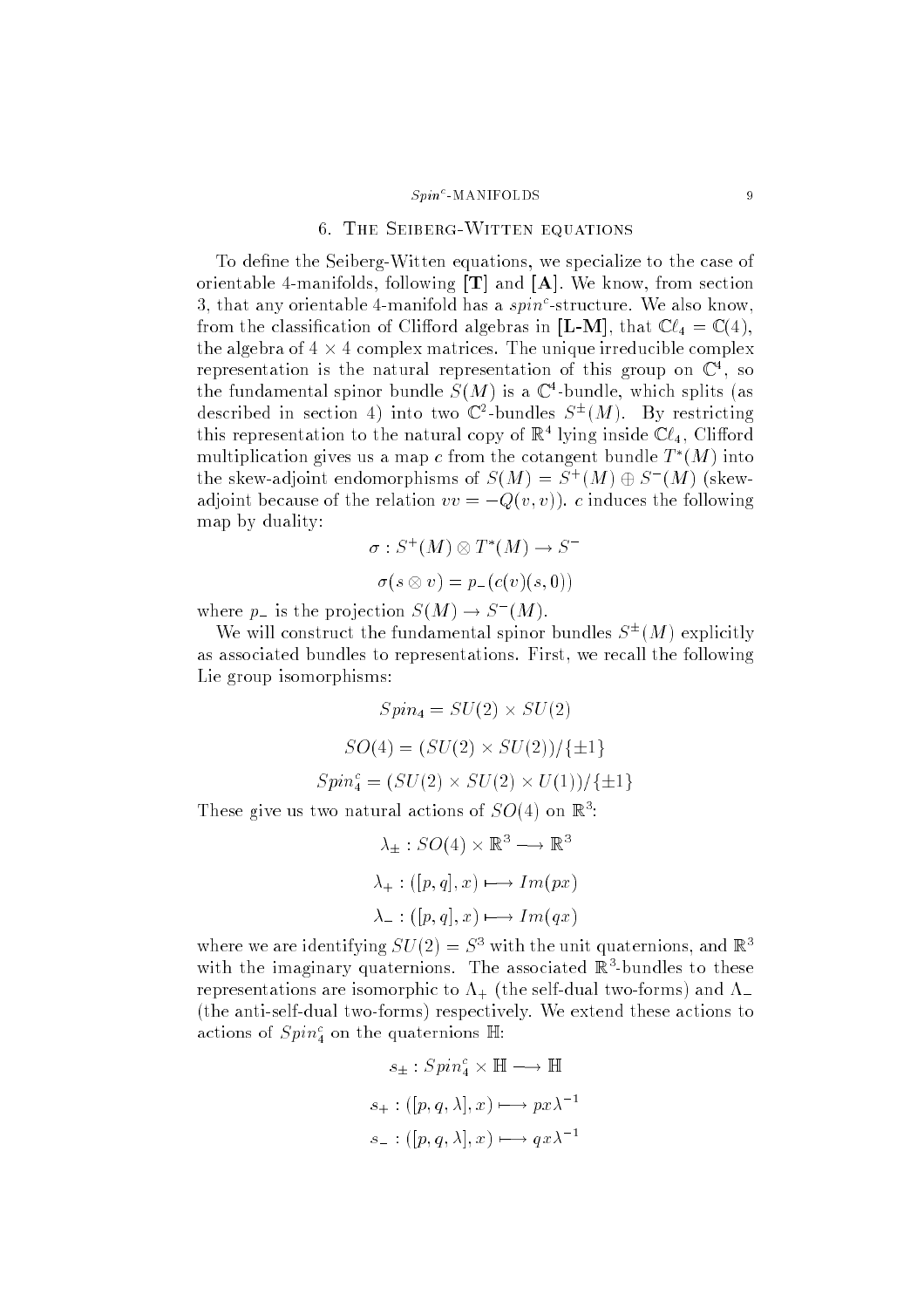We view the associated  $\mathbb{R}^+$ -bundles to these actions as  $\mathbb{C}^-$ -bundles, and by  $[A]$  these are the spinor bundles  $S^+(M)$  and  $S^-(M)$ , respectively. Then we have a pairing:

$$
(,): S^+(M) \otimes S^+(M)^* \longrightarrow \Lambda_+
$$

which is the equivariant extension of the map on fibers given by:

$$
(,): x \otimes y \longmapsto Im(xy)
$$

where the bundle of imaginary quaternions is identified with  $\Lambda_{+}$  as before.

Our penultimate step is to introduce the complex line bundle  $L =$  $det(\mathcal{S}_{\perp}(M))$ , together with a connection  $A$ . Together with the riemannian connection on  $I^-(M)$ ,  $A$  induces a covariant derivative  $V_A$  on  $S^+(M)$  which maps sections of  $S^+(M)$  to sections of  $S^+(M) \otimes I^-(M)$ . We define the Dirac operator  $D_A$  as the composition of this map with  $\sigma$ :

$$
D_A: \Gamma(S^+(M)) \to \Gamma(S^-(M))
$$
  

$$
D_A(s)(m) = \sigma(\nabla_A(s)(m))
$$

We are now ready to state the Seiberg-Witten equations. The data for these equations is a pair  $(A, \psi)$  where A is a connection on L and  $\psi$ is a section of  $S^+(M)$ , and we let  $F_A^+$  denote the self-dual part of the curvature of  $A$ :

$$
D_A(\psi) = 0
$$
  

$$
F_A^+ = (\psi, \psi^*)
$$

The Seiberg-Witten invariant is given by properly counting the solutions to these equations, as described in [T]. Taubes also states the fundamental theorem:

**Theorem 8.** If  $M$  is a compact, oriented, connected  $\varphi$ -manifold with  $b_2^+ > 1$ , then the Seiberg-Witten invariant SW is a map from the space of spin<sup>c</sup>-structures on M to the integers  $\mathbb Z$  which depends only on the underlying smooth structure of M.

# **REFERENCES**

- [A] Auckly, D. Talks on the Seiberg-Witten equations. U.C. Berkeley. Fall, 1994.
- [A-B-S] Atiyah, M., Bott, R. & Shapiro, A. Clifford Modules. Topology 3, Supplement  $1(1964)$ . pp. 3-38.
- [K1] Kirby, R. Lectures for Math 215B (Algebraic Topology). U.C. Berkeley. Spring, 1994.